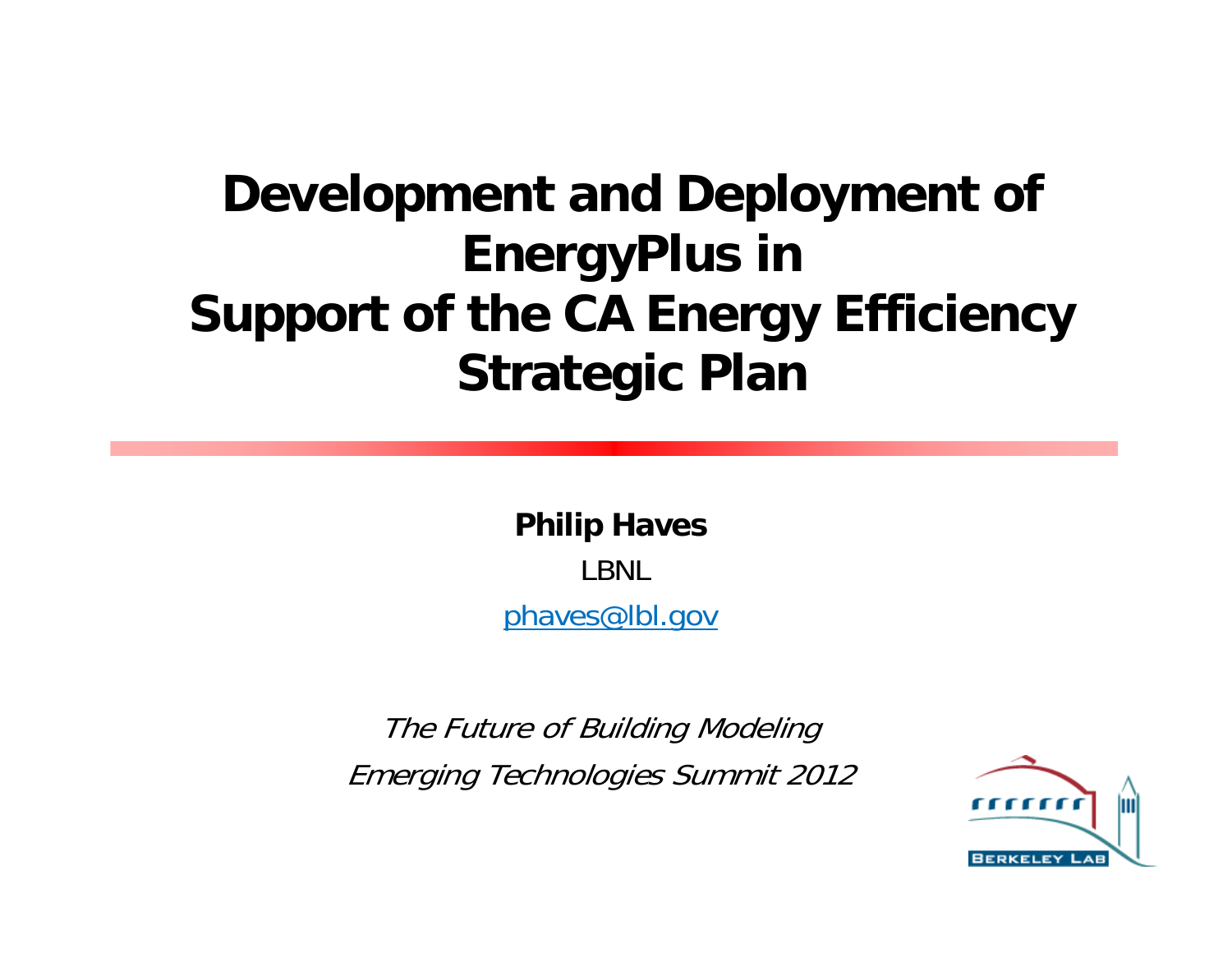### **EnergyPlus**

- $\mathbb{R}^n$ Low energy design: natural ventilation, radiant cooling …
- F. Accurate treatment of thermal mass and unmet loads
- $\mathcal{C}^{\mathcal{A}}$ Sub-hourly time-step, e.g. 15 min
- $\mathcal{L}_{\mathcal{A}}$ Operations: connect to building control system
- $\mathcal{C}^{\mathcal{A}}$ Free, transparent, open source
- $\mathcal{L}_{\mathcal{A}}$  Continues to be developed by DOE in response to stakeholder needs
- Key role in Title-24: reference tool for compliance and analysis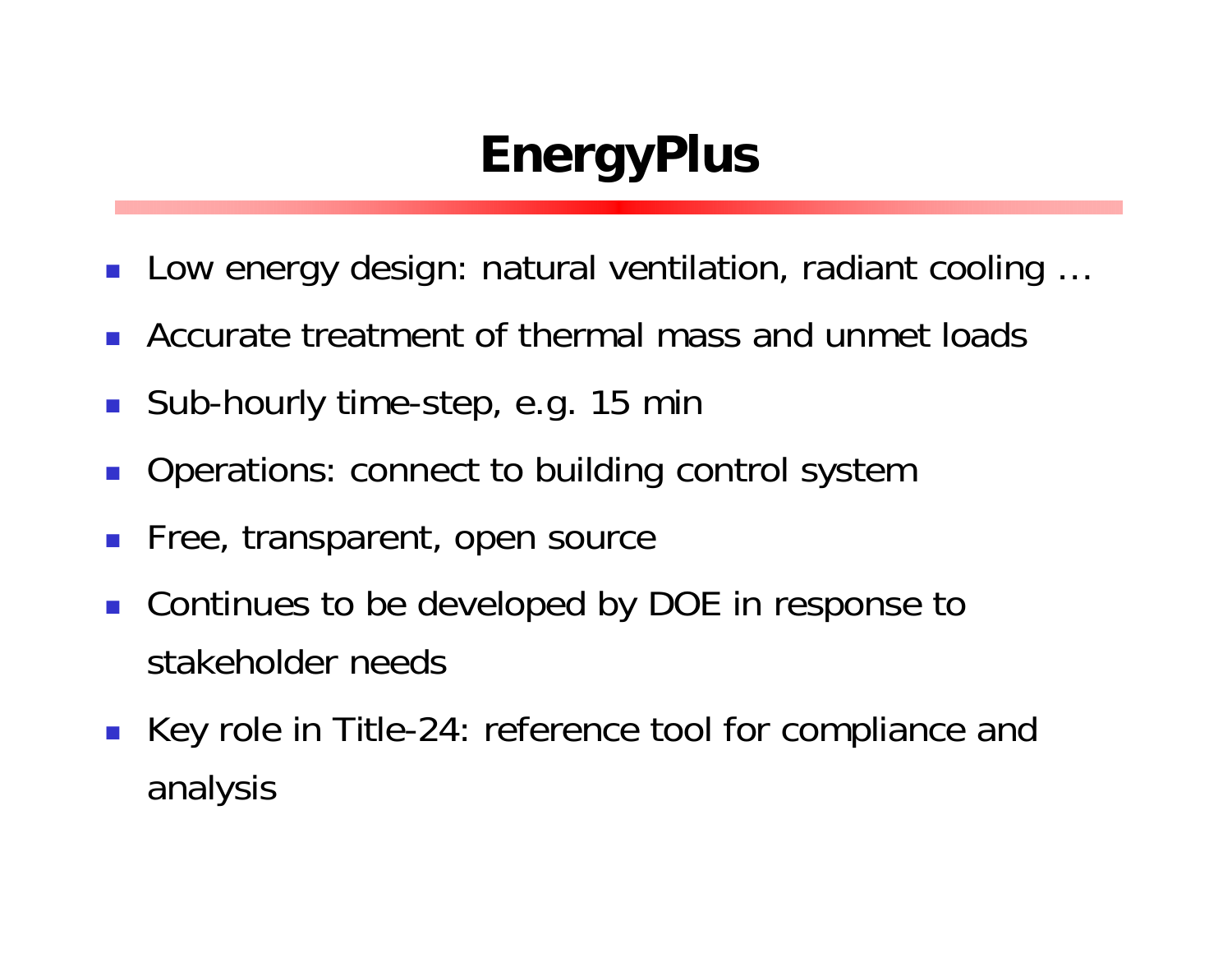# **Simergy Project**

- **Goal:** develop a free Graphical User Interface that enables EnergyPlus to be used more easily and effectively by building designers and other professionals
- **Public/private partnership:** collaborative development and derivative works
- **Funders:** US DOE, California Energy Commission, Infosys Technologies, Trane and Hydro-Quebec
- **Team includes:** LBNL, Infosys, Digital Alchemy, Trane, Hydro-Quebec, Arup, HOK, SOM, GARD, Taylor Engineering

Strong interest from major A&E's; also aimed at small firms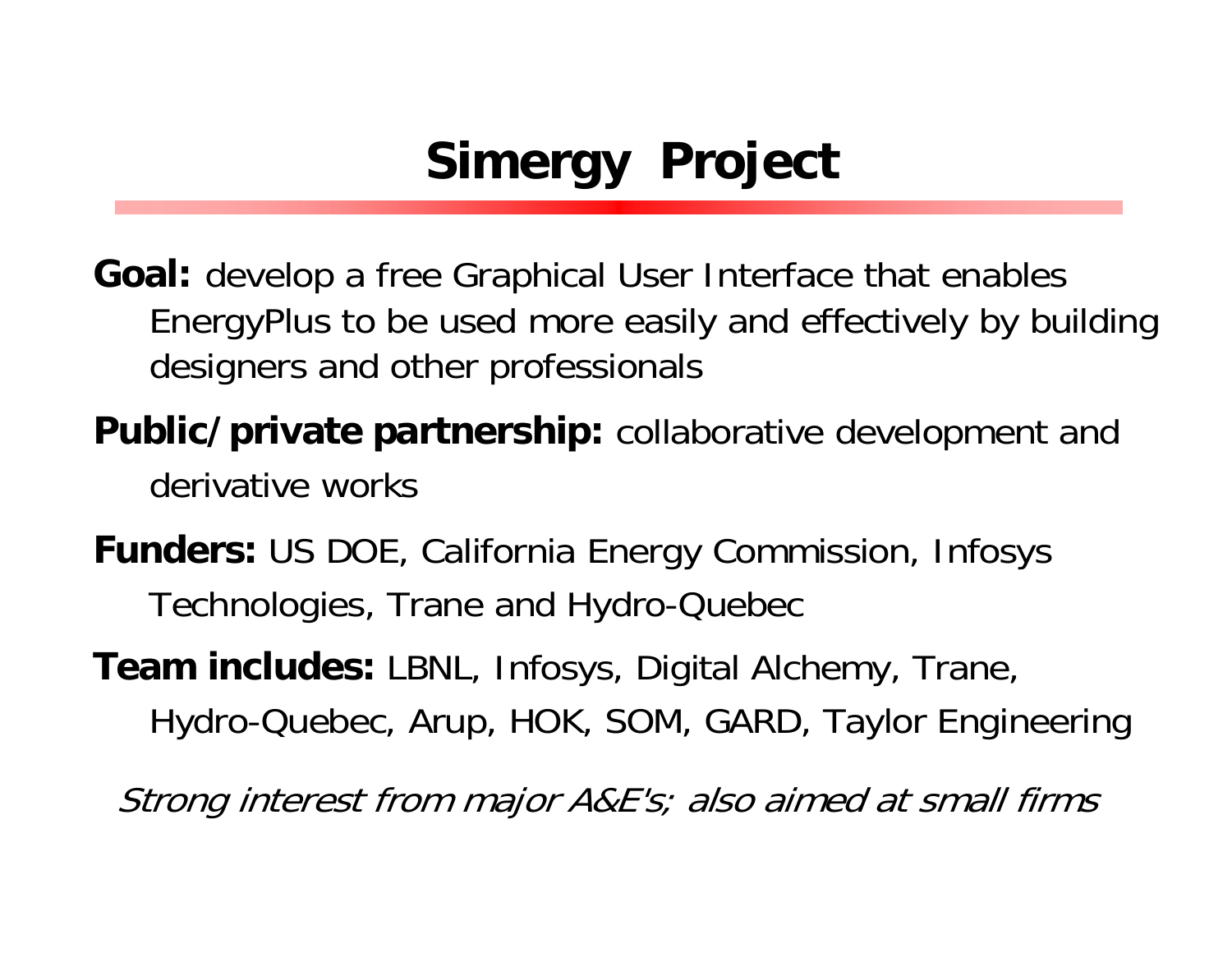### **Simergy CA Applications**

- T-24 analysis
- T-24 compliance
- Savings by Design EE program rules
- **Retrofit analysis**
- ZNE pilots next generation design analysis tool
- **Future 'potentials' studies, DEER updates**
- $\overline{\mathbb{R}^2}$ …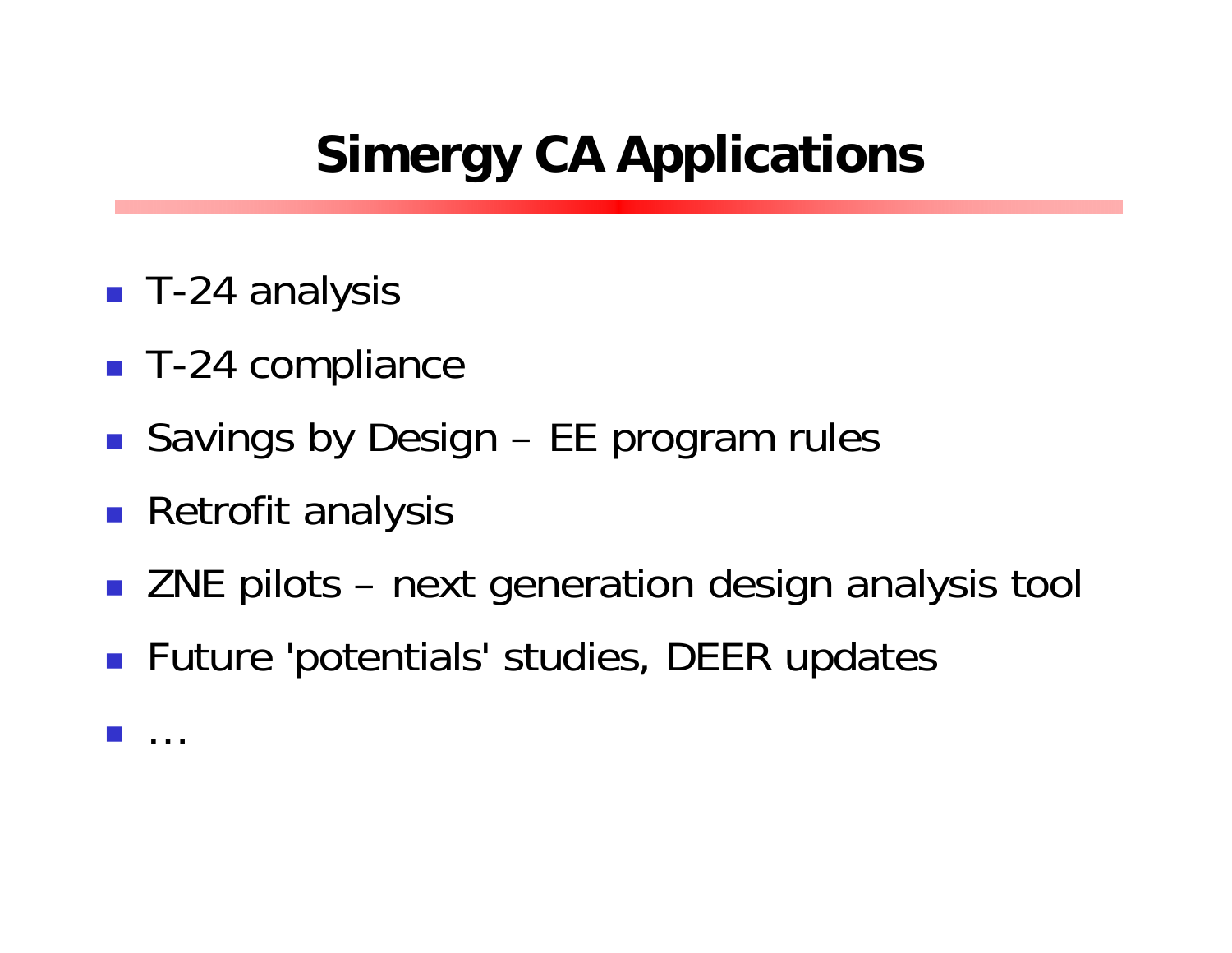## **Simergy Features**

- $\mathcal{L}_{\mathcal{A}}$  Four input methods for building geometry:
	- L IFC from CAD/BIM (ISO Standard, National BIM standard)
	- $\blacksquare$ gbXML from CAD/BIM
	- $\blacksquare$ Freeform or trace over 2-D dxf or dwg and extrude vertically
	- Г Stereotypical shapes
- $\vert \cdot \vert$ Drag and drop, component-based HVAC schematic editor
- $\sim$ Extensive templates and libraries  $-$  edit  $\rightarrow$  innovative systems
- k. IP and SI units
- $\vert \cdot \vert$ Wide range of standard reports
- $\overline{\mathbb{R}^n}$ Interactive visualization of detailed output

Features defined in user requirements workshops by A&E's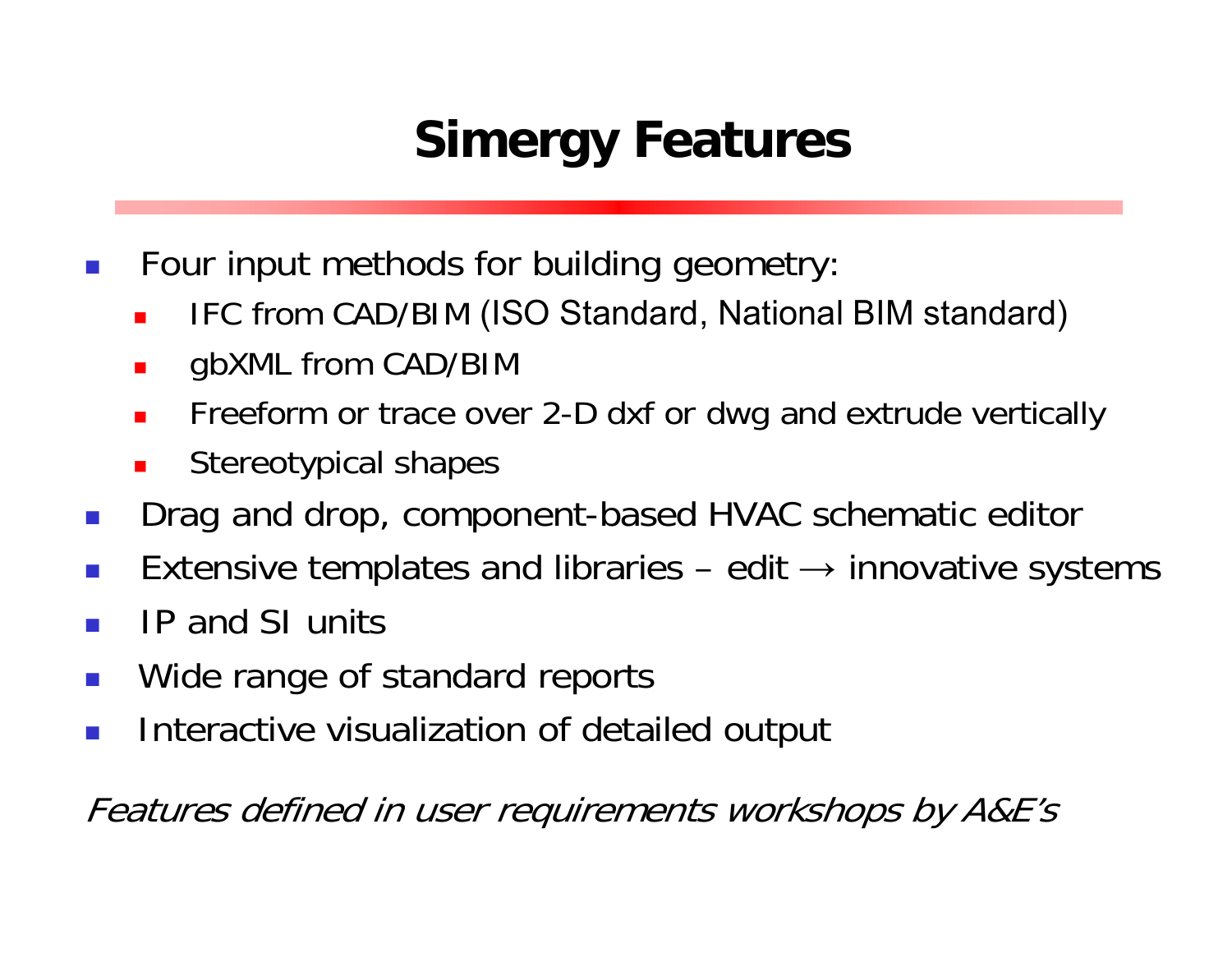#### **Simergy - Geometry Import from CAD**

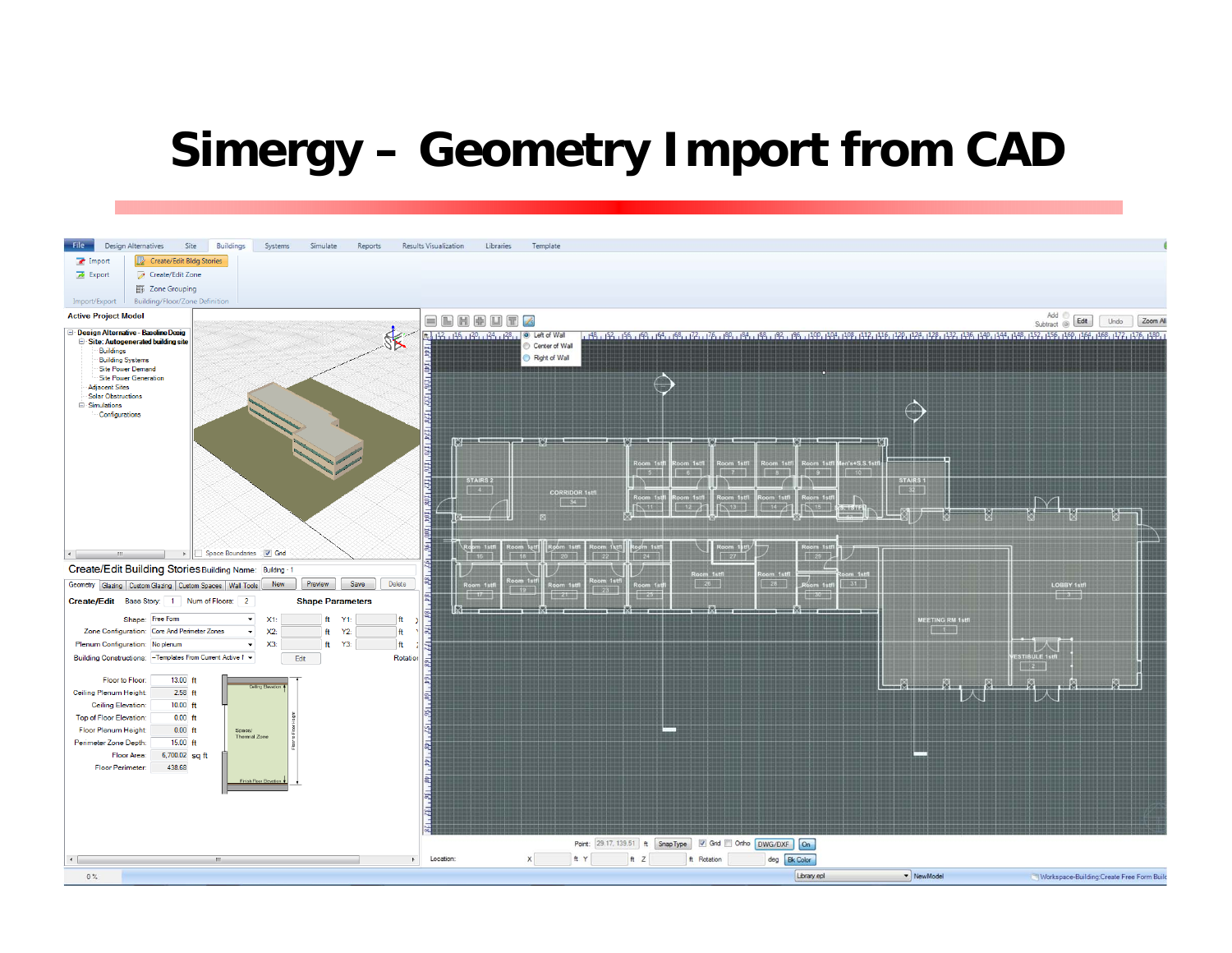#### Simergy - Drag'n'Drop HVAC System Editor

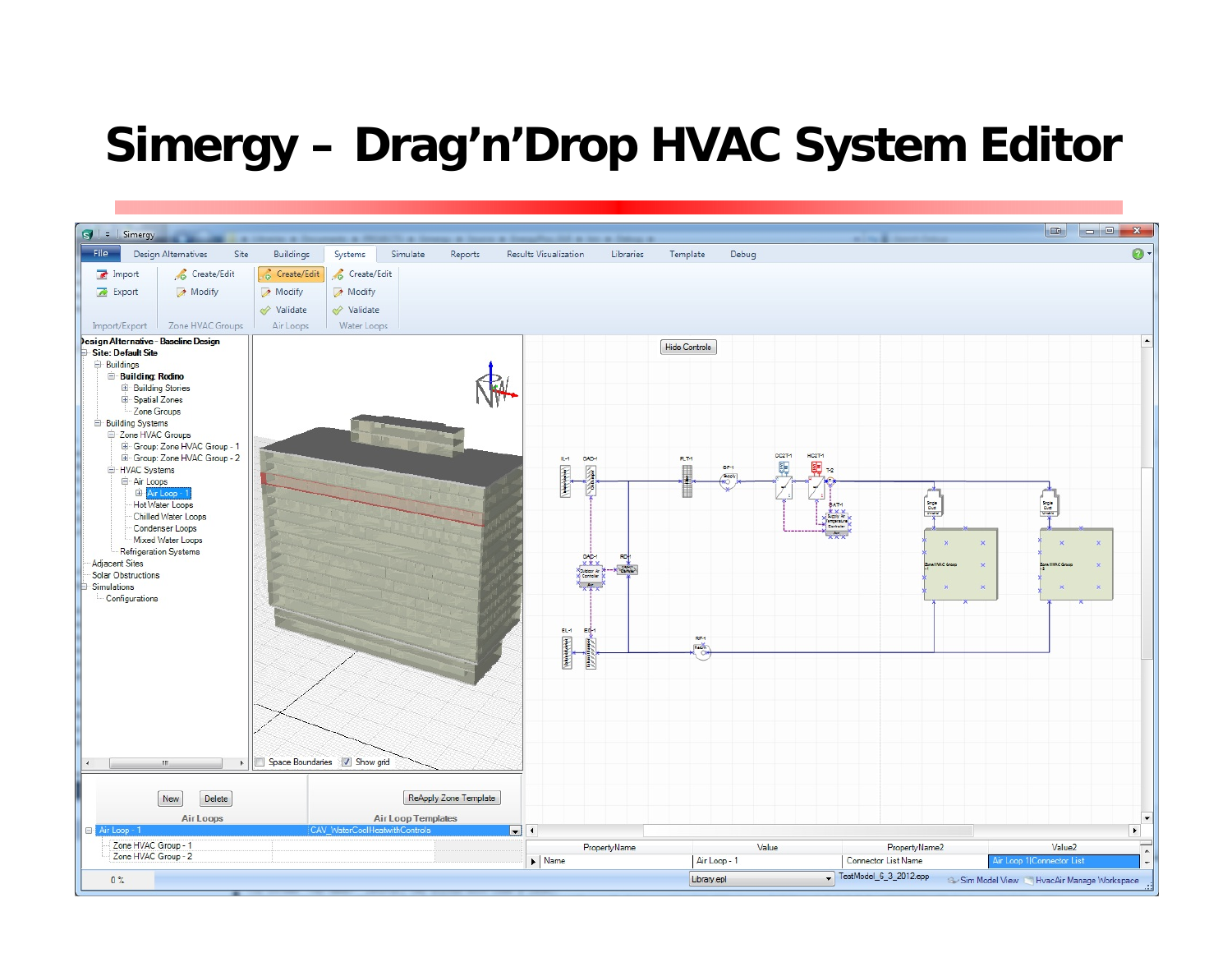#### **Beyond Design: Whole Building Performance Monitoring and Fault Detection**

- $\mathcal{L}_{\mathcal{A}}$ Proof-of-concept at Naval Station Great Lakes
- P) Real-time EnergyPlus connected to building control system via BACnet
- $\mathcal{L}^{\text{max}}$ Solarimeter and sub-metering installed
- P) Compare simulation and measurements:
	- **Whole building electric and gas**
	- F Lighting
	- **Plugs**
	- **-** Major HVAC: chillers, large fans
- **Set-up: significant differences** 
	- F Fix the building (R-Cx)
	- $\blacksquare$ Calibrate the model
- Operation: identify and fix new differences  $\rightarrow$  maintain performance
- P) Next steps: simplify installation, extend to integrated R-Cx, retrofit analysis and commissioning, performance tracking for persistence



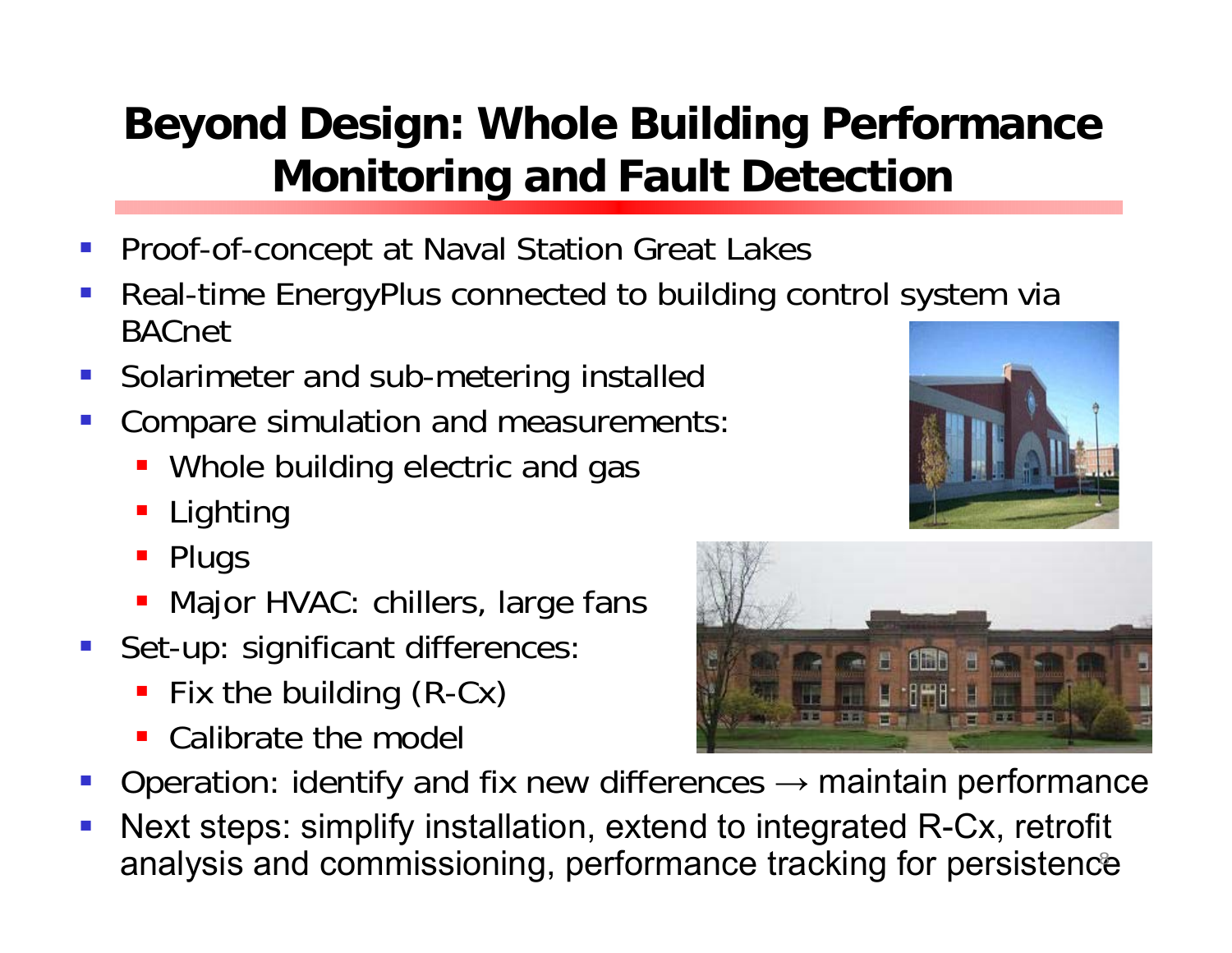#### **Dashboard**



9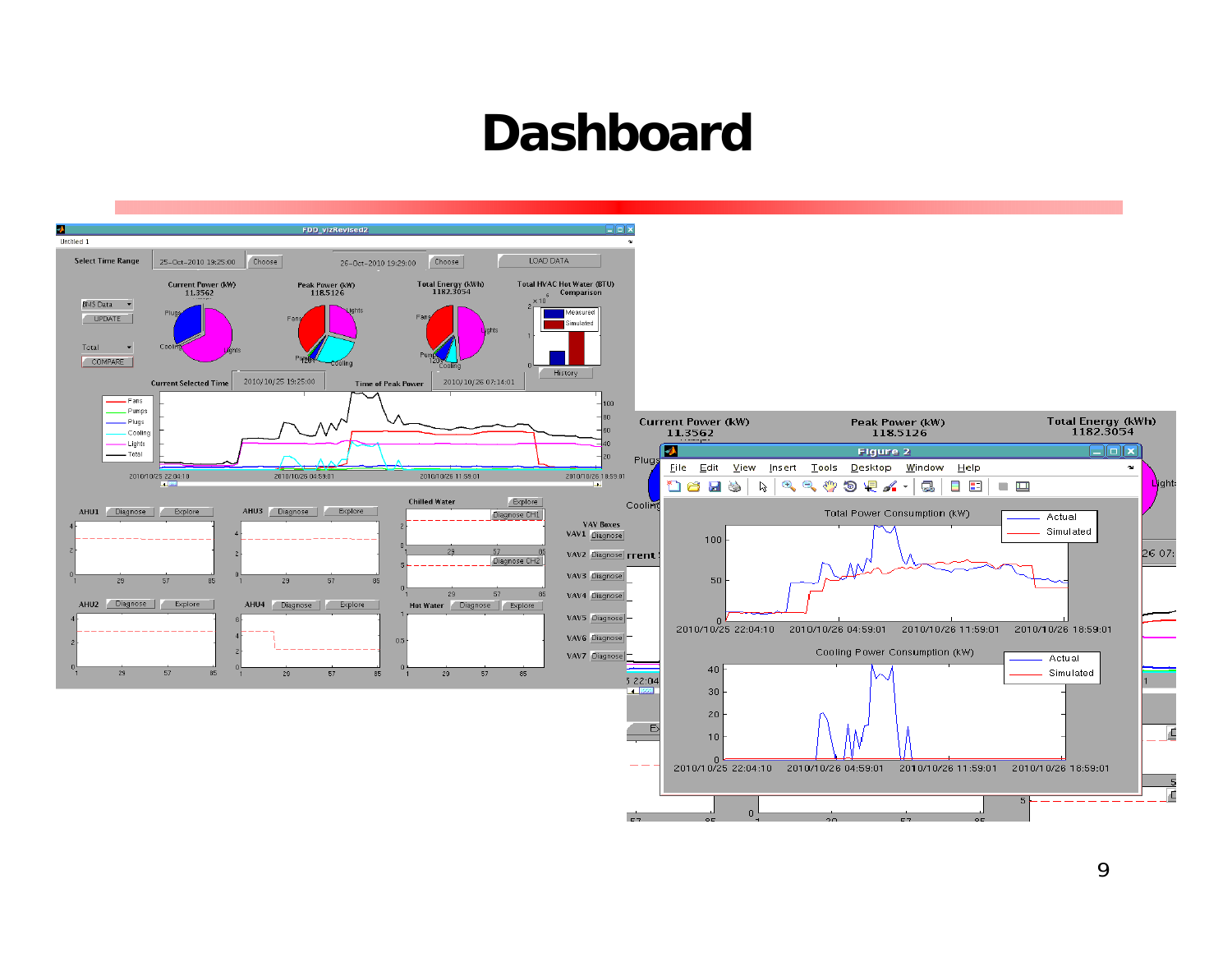#### **Measured vs Predicted End Uses**